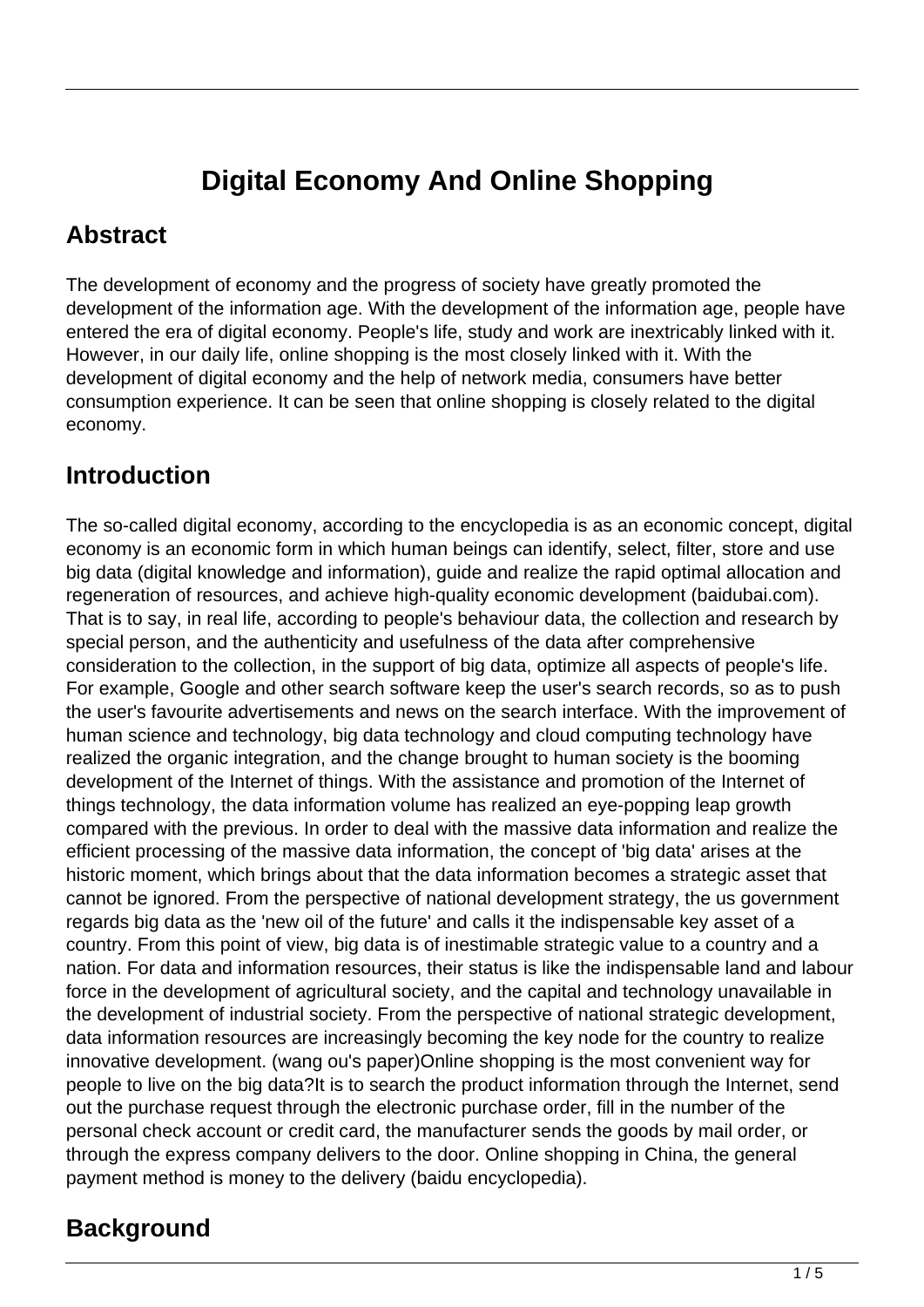In the era of digital economy, China has grasped the pulse of the Internet, and people around the world have witnessed great changes in China's economy and society. By the end of June 2008, China had 253 million Internet users, ranking first in the world for the first time. As of June 30, 2018, China had 802 million Internet users and 57.7 per cent Internet penetration. Chinese Internet companies are starting with imitation and exploring local lifestyles. Three listed companies, tencent, alibaba and baidu, are among the world's top 10 Internet companies. The digital economy, represented by e-commerce, reached 27.2 trillion yuan in 2017, accounting for 32.9 per cent of GDP. It has become a new form, new space and new driving force for China's economic development. Powerful data makes us realize the application of data in real life. (forget the source)In 2016, the transaction scale of online shopping market has reached 470 million yuan, up 23.9% compared with 2015. And is expected to easily break through the 500 million yuan mark in 2017, to 560 million yuan; The report also points out that social consumer goods account for 15.5% of total consumer goods in online shopping (zhiyan consulting group, 2017). In addition, according to the statistical report of China Internet Network Information Center (CNNIC) on the development of China's Internet Network, by June 2017, the number of online shopping users in China had reached 514 million, an increase of 10.2%, compared with the end of 2016. It has accounted for 37.25% of the total population of China. It can be seen that online shopping has penetrated into people's lives (CNNIC, 2017). In addition, CNNIC's annual report also mentioned that as of June 2017, the number of Internet users in China had reached 751 million, while the Internet penetration rate was only 54.3%. It can be seen that China's online shopping market not only has a huge user base, but also a large number of potential users, and these potential users can provide a strong impetus for the rapid growth of online consumption such as online shopping (CNNIC, 2017). (third paper)Alibaba company in China is one of the most famous Internet shopping company, founded in 2003 and build to electronic commerce circle, merged with taobao, in September 2008 in China, there are more than one million small and medium-sized websites to create a more than 80% of all Internet traffic, alibaba to help the small and medium-sized websites their online advertising sales and cash resources, and a breakthrough in 2004, in 2005 began to surpass rivals, its every product launch is enough to make the industry stare, and its execution ability and market development ability make it every business story become feasible and dazzling. In 2006, it became the largest shopping website in Asia. In 2007, the annual transaction volume exceeded 40 billion yuan, making it the largest online retail business in Asia. This is the development history of the most famous shopping website in China, taobao. Mention to online shopping will have to mention the real shopping, before the invention of the Internet shopping traditionally come down according to the way of face to face transactions, in daily life, consumers want to buy a product, you first need to achieve product in the market, then to select the right product, and then spend a lot of time and experience in different market to choose their favourite products finally, finally and sellers pay again to finalize the price. In my description, you can already see the biggest difference between online shopping and real shopping, that is, face to face, online shopping has broken the way of shopping handed down from generation to generation, and in the era of big data development, seize the advantage of big data, combined with the development of the Internet, the development of online shopping. In online shopping, the platform makes use of consumers' data to not only provide useful product recommendations for different consumers, but also efficiently and reasonably make use of data statistics to bring consumers more intuitive consumption experience. For example, before consumers place an order, they can clearly know the sales volume of products and consumers' comments on products. This is an example of how the digital economy works in People's Daily lives.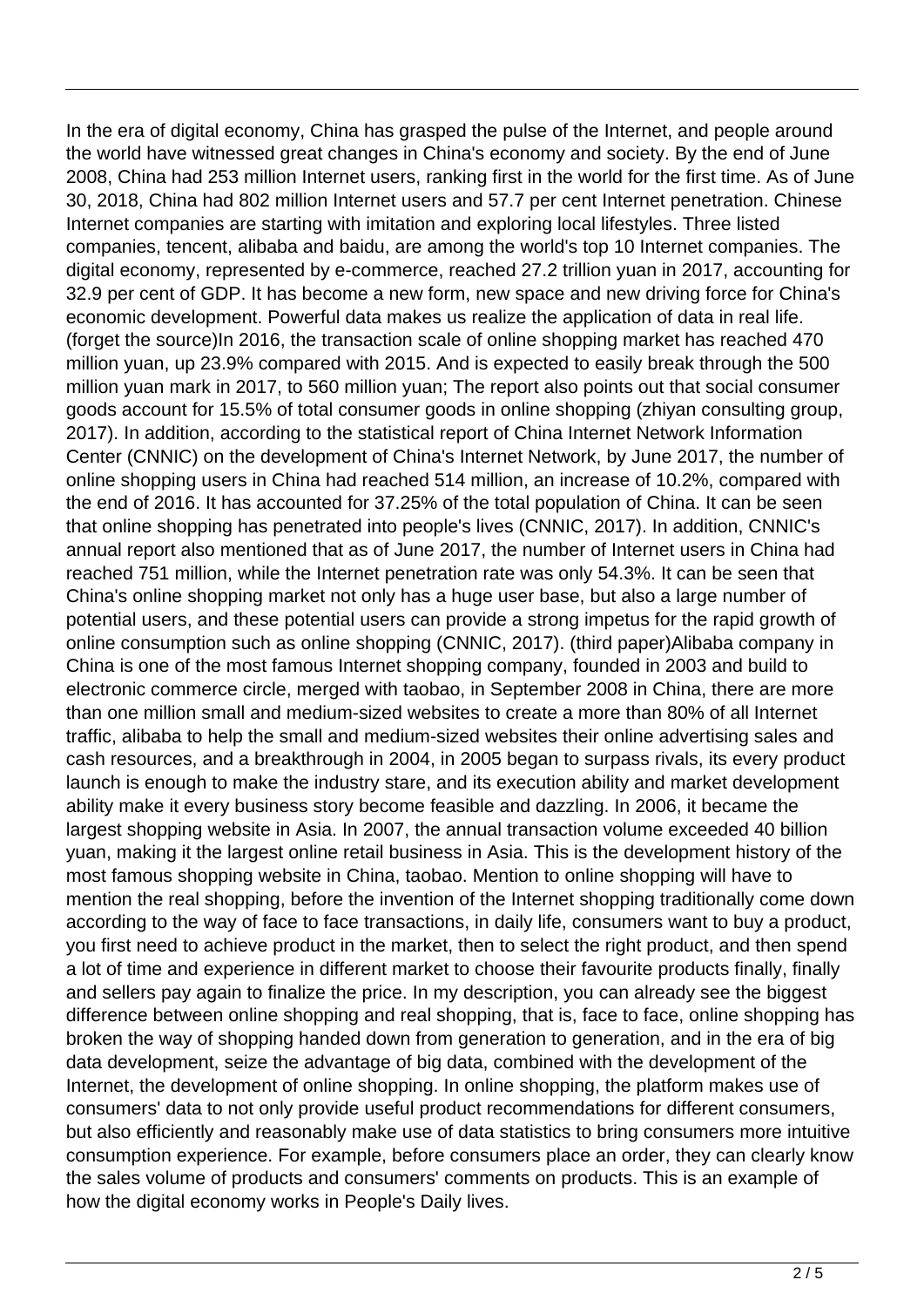#### **Different**

As has been mentioned above, the biggest progress of online shopping is to break face-to-face transaction. With the help of online media, it is possible to shop without leaving home. Its main feature is that buyers and sellers cannot see each other, but they can realize transaction activities. With the help of the Internet, consumers browse the product information in front of the screen and pay by credit card, third-party payment or cash on delivery. There are five main differences between online shopping and real shopping: first, online shopping is more convenient, 24 hours a day can be unlimited network to choose their favourite goods, and the type of goods compared with the real shopping more importantly, more time than real shopping online shopping will be cheaper. Secondly, since online shopping is conducted in a virtual network, it saves a lot of awkward communication between buyers and sellers, making the communication on the computer screen more convenient. Thirdly, due to the efficient and reasonable use of data in online shopping, consumers can more intuitively see the consumption record and the popularity of products, so as to more objectively choose commodities, so as to improve consumers' goodwill and promote the development of online shopping, which is a virtuous circle. Fourth, because the suppliers of online shopping come from all over the country, the middlemen are less likely to earn the difference, so the products purchased online will be cheaper than the real ones. Fifth, the development of online shopping has also helped a lot of people who are not convenient to go out shopping. Therefore, online shopping is the most intuitive digital economy experience in the real life around us.

# **Advantages**

Shopping online has the following five advantages: first, it saves time and energy. Instead of going to a crowded mall, you simply move your mouse around your home to find the items you want. Second, in order to save money, consumers do not need to rent expensive real stores for online marketing, nor do they need to store a large number of goods, so by contrast, running real stores will reduce the cost of products, thus helping consumers save money. Third, the payment method is more secure, do not want to take a lot of cash in real life to go with the risk of loss, in the network shopping, we can use the network bank, directly use the bank card to pay, with the development of the network shopping, the network bank is more healthy and safe, consumer's consumption security. Fourth, never leave home can receive the goods, it is developed the network shopping, the express industry, along with the development of the era, Courier can do it, the day arrived, accurate to home, and so on are very convenient service, more and more convenience to consumers, shortened compared with reality, the network shopping shopping waiting time long shortcomings. Fifth, with the development of online shopping, it increases the demand for express delivery services and personnel in some industries, thus reducing people's unemployment rate and, to a certain extent, providing jobs for people, because of the low-cost business model of online shopping. This is the advantage of using big data to develop online shopping.

#### **Disadvantages**

Online shopping is a good use of digital economy to develop the industry, so everything has two sides, so online shopping in the use of the advantages of digital economy development, also has disadvantages. There are four points about the disadvantages of online shopping in taking advantage of the development of digital economy. Because the network shopping is virtual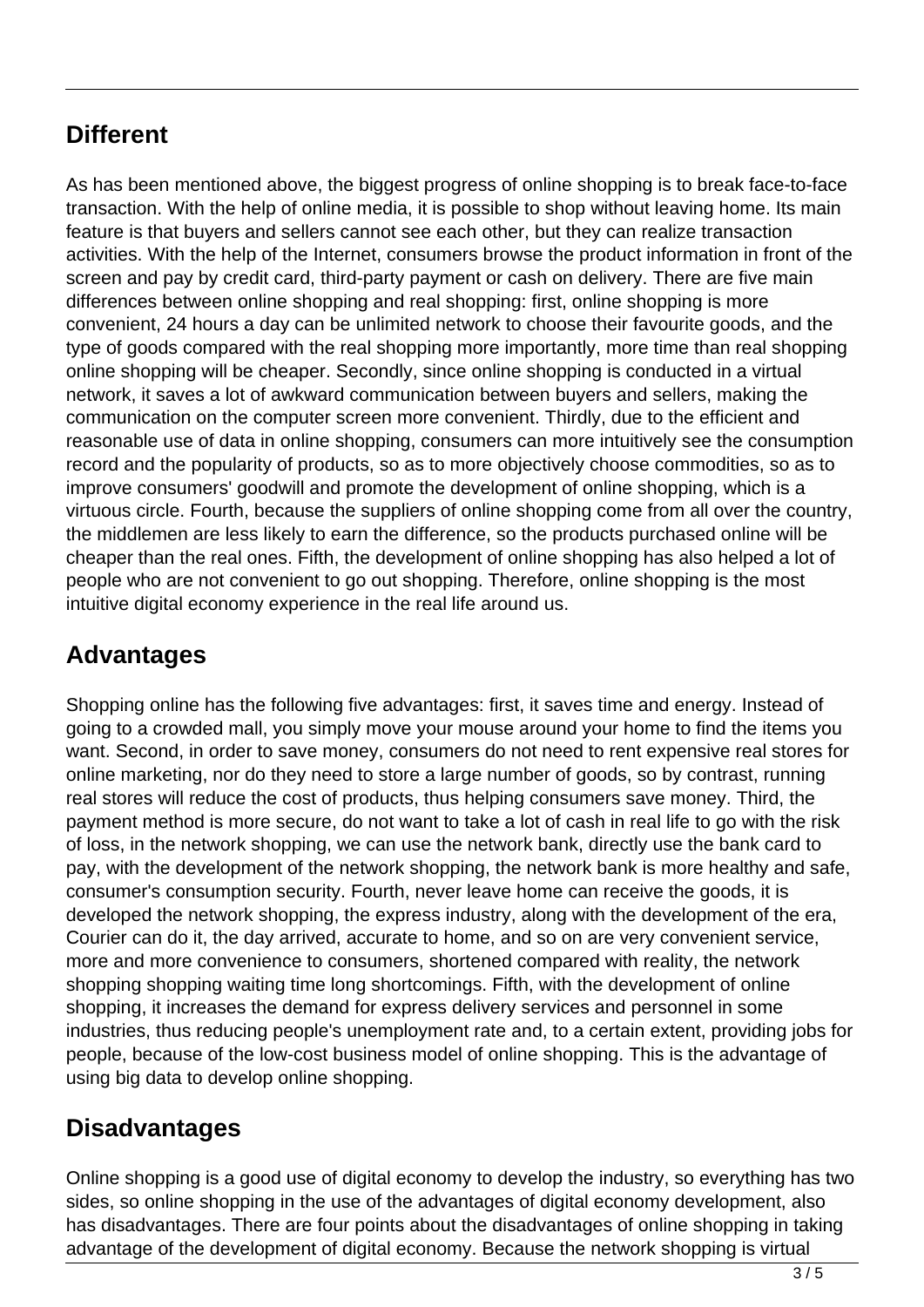trading, so consumers can only through the pictures or video to limited understanding of the quality of the products, in spite of the consumers and consumption record to help consumers to choose, but in the era of data, data can be fabricated and merchants to sales, for instance, even buy false records of consumers, so that innocent consumer spending. Second, the material object is different from the propaganda. For example, when buying clothes, the seller in order to achieve sales and will not only find a slim models in a professional studio shooting product figure, but also special figure team to trim photos please, so present clothes photos in front of consumers on the Internet is the photos after finishing, prompting consumers to purchase, so after in consumer products, is different from the physical product, resulting in a bad consumption experience. Third, there is no complete after-sales system. Because I am the development of online shopping, so that a large number of low-cost small business shop to start business, so I do not want to large companies for the shop sold products have a sound aftersales service, so it will lead to the consumer products after the sale of the management of the embarrassing situation. Fourth, telecom fraud. This fraud was conducted according to the special group of fraud, for example, sneakers on sale, there will be a special temporary store, specifically for people like shoe business fraud, for consumers to pay the deposit, which promises to customers after the shoe release priority to them, but often the last these online stores will be closed, to escape volume, thus make consumer goods. These examples can tell us that online shopping based on data development is a double-edged sword for people, with both advantages and disadvantages.

### **Development**

The first is the regionalization of development. Due to the network shopping need to use the computer, and efficient delivery of services in the accurate, so early in the development of the network shopping, only high Internet penetration or Courier service fast developing areas, such as China's southeast coastal economic developed area, so the network shopping there is confusion of regional development, so future development is to overcome regional development (Midwest) in the direction of progress. In view of this practical problem, e-commerce enterprises must optimize the allocation of resources, make scientific and reasonable planning, make overall consideration and formulate different regional business strategies. The second aspect is consumer psychology. Many online shoppers misled by false advertisements and error messages, and blindly buy goods, they did not need more addicted to online shopping, shopping through the network to satisfy their psychological needs, after media reports, in his house filled with fedex packing box, has seriously affected the normal life and even life self-care ability, the network shopping behaviour has reached the point of the pathological and deformity. Therefore, consumers should keep their eyes open in shopping and set up correct consumption concepts, instead of blindly following the crowd and consuming as needed. Live within your means and consume in moderation. Third, effective data building. Among the shortcomings of online shopping, it has been pointed out that in the online shopping platform, merchants fabricate false data to deceive consumers, so it needs scientific management of the online shopping platform. The purpose of precision marketing is achieved by a large number of database data, consumer network behaviour observation and background data sorting. To more accurately establish the target customer group, and according to their preferences to provide products, promotional information to achieve the marketing purpose is the development direction of the network. Fourth question, offline cooperation. The development of express delivery industry is greatly promoted by online shopping. With the increasing expansion of online shopping, the express delivery industry should also optimize its services, optimize